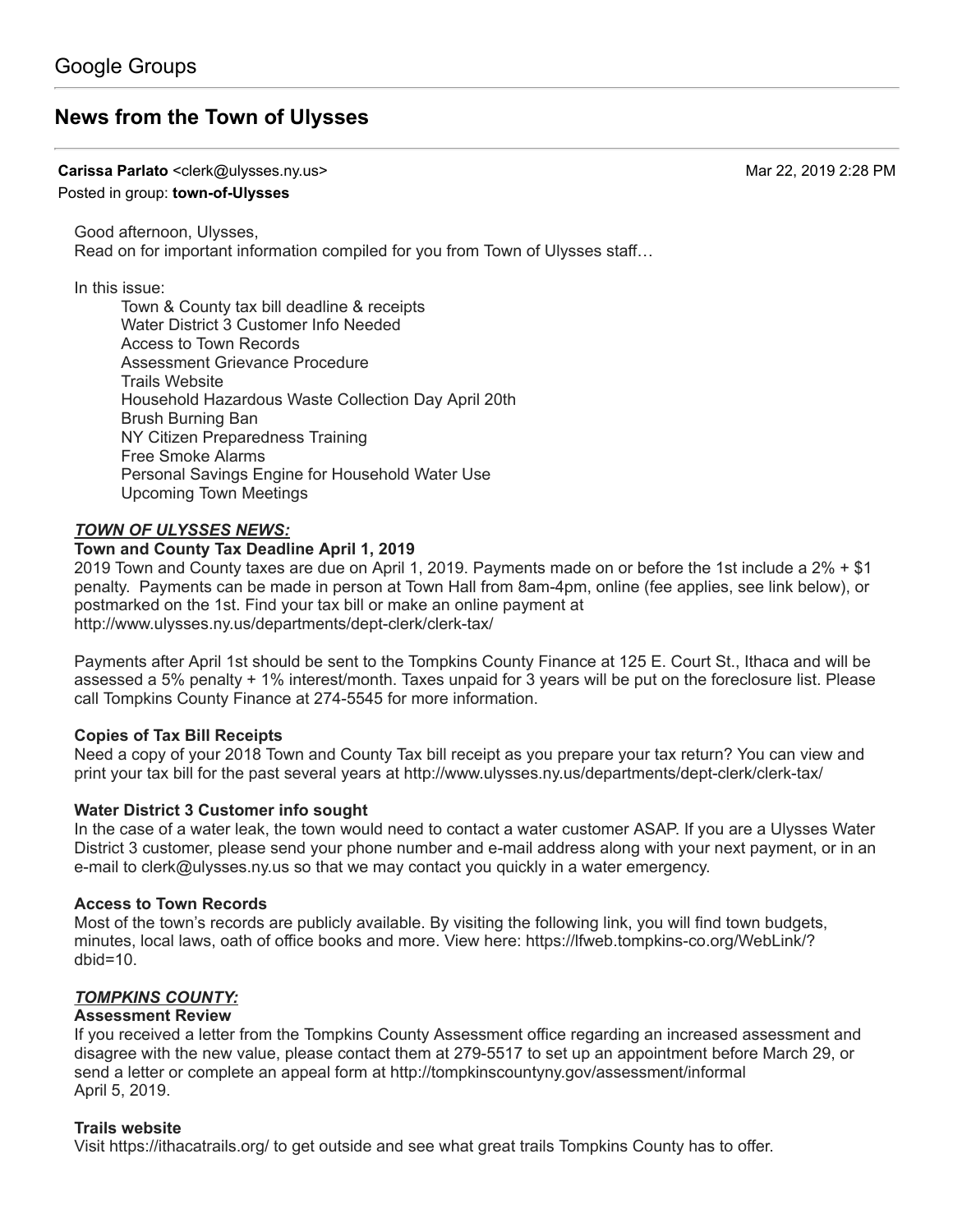## **Household Hazardous Waste Collection Day April 20th**

Tompkins County Recycling and Solid Waste Center will hold a household hazardous was collection day on [April 20th. Find out more and schedule a drop off time at https://recycletompkins.org/events/household](https://recycletompkins.org/events/household-hazardous-waste-drop-off-event-4/)hazardous-waste-drop-off-event-4/

### *NEW YORK STATE:*

### **Brush Burning Ban**

Brush burning is in effect from March 16- May 14. Residential burning is regulated through the NYS Dept. of Environmental Conservation (DEC). For more information, visit <https://www.dec.ny.gov/chemical/58519.html>

### **NY Citizen Preparedness Training Program**

Thursday, April 25, at 6:30 in Groton High School

With severe weather events becoming more frequent and more extreme, it is more important than ever that New Yorkers are prepared for disasters. The NY Citizen Preparedness Training Program teaches residents to have the tools and resources to prepare for any type of disaster, respond accordingly and recover as quickly as possible to pre-disaster conditions. This training course will provide an introduction to responding to a natural or man-made disaster. Participants will be advised on how to properly prepare for any disaster, including developing family emergency plan and stocking up on emergency supplies. Each family that attends will receive one Preparedness kit.

Further information visit [http://www.dhses.ny.gov/aware-prepare/nysprepare/index.cfm](http://www.dhses.ny.gov/aware-prepare/nysprepare/index.cfm.)

### **Fraud Alert: DHS Telephone Numbers Used in Scam to Obtain Personally Identifiable Information and Extort Money from Victims**

The U.S. Department of Homeland Security (DHS) Office of Inspector General (OIG) is issuing this fraud alert to warn citizens of reports that DHS telephone numbers have been used recently as part of a telephone spoofing scam targeting individuals throughout the country. Spoofing is the deliberate falsifying of information transmitted to a caller ID display to disguise an identity.

The perpetrators of the scam represent themselves as employees with "U.S. Immigration" or other government entities. They alter caller ID systems to make it appear that the call is coming from the DHS HQ Operator number (202-282-8000) or the DHS Civil Rights and Civil Liberties (CRCL) number (202-401-1474). The scammers obtain or verify personally identifiable information from their victims through various tactics, including by telling individuals that they are the victims of identity theft. The scammers also pose as law enforcement or immigration officials and threaten victims with arrest unless they make payments to the scammers using a variety of methods. The scammers have also emailed victims from email addresses ending in "uscis.org." Many of the scammers reportedly have pronounced accents.

DHS OIG takes this matter very seriously. While we investigate the situation, we would like to remind the public that DHS never uses its HQ Operator or CRCL number to make outgoing calls of this nature. Individuals receiving phone calls from these numbers should not provide any personal information. It continues to be perfectly safe to place calls to the DHS HQ Operator and CRCL numbers and DHS officials may continue to be contacted by dialing the DHS HQ Operator number.

Anyone who believes they may have been a victim of this telephone spoofing scam is urged to call the DHS OIG Hotline (1-800-323-8603) or file a complaint online via the DHS OIG website [www.oig.dhs.gov.](http://www.oig.dhs.gov/) You may also contact the Federal Trade Commission to file a complaint and/or report identity theft

### **PUBLIC SERVICE ANNOUNCEMENTS:**

### **Free Smoke Alarms**

The American Red Cross is offering free smoke alarms to residents in need. E-mail [smokealarms.st@redcross.org](mailto:smokealarms.st@redcross.org) or call (607)785-7207 for more information.

### **Personal Savings Engine for Household Water Use**

The National Rural Water Association has created an online tool to help households conserve water and save money. Take six minutes to fill out details about your water usage and get a personalized dashboard of savings tips at [www.nrwa.aqkwa.com.](http://www.nrwa.aqkwa.com/)

**UPCOMING TOWN MEETINGS:** (All are open to the public and meet at the Town Hall) All town meetings are held at the town hall at 10 Elm St., Trumansburg, unless noted otherwise. For agendas and other meeting information, click on the event on the calendar here: